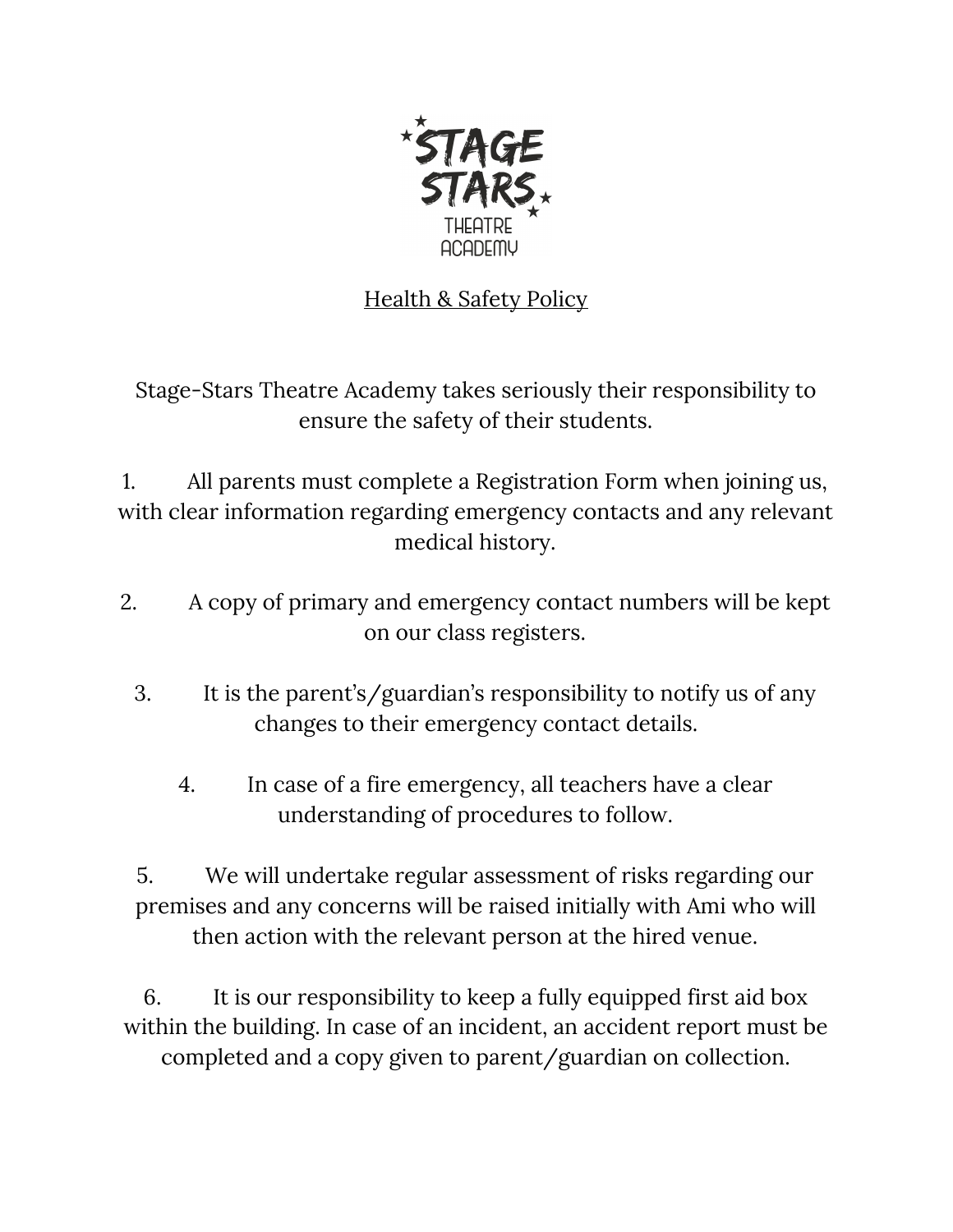- 7. There will always be a first aider available.
- 8. If required we will contact the emergency services first, then the parent/guardian of the student(s) involved, using the telephone number on the class registers.
- 9. Parents understand that Dance is an active sport and injuries can happen and we accept no responsibility for injuries sustained via any means other than a teacher's negligence.

10. Students will be supervised during class time only and parents/guardians must ensure the safety of their children in the car park, waiting, changing and toilet areas.

11. We accept no responsibility for children and young adults using the grounds around the building.

12. Students or parents/guardians should inform the teacher of any special health considerations or existing injuries before participating in class.

13. Shoes must be worn when using the toilet facilities.

14. Students should not wear any jewellery that may pose a risk to themselves or others (stud earrings and jewellery worn for religious or cultural reasons are acceptable).

15. No food (or chewing gum) is allowed in the studio. Water is permitted in bottles with a secure cap.

16. All students and parents to comply with COVID Secure measures outlined by Stage-Stars Theatre Academy and to ensure they follow guidance strictly and in full.